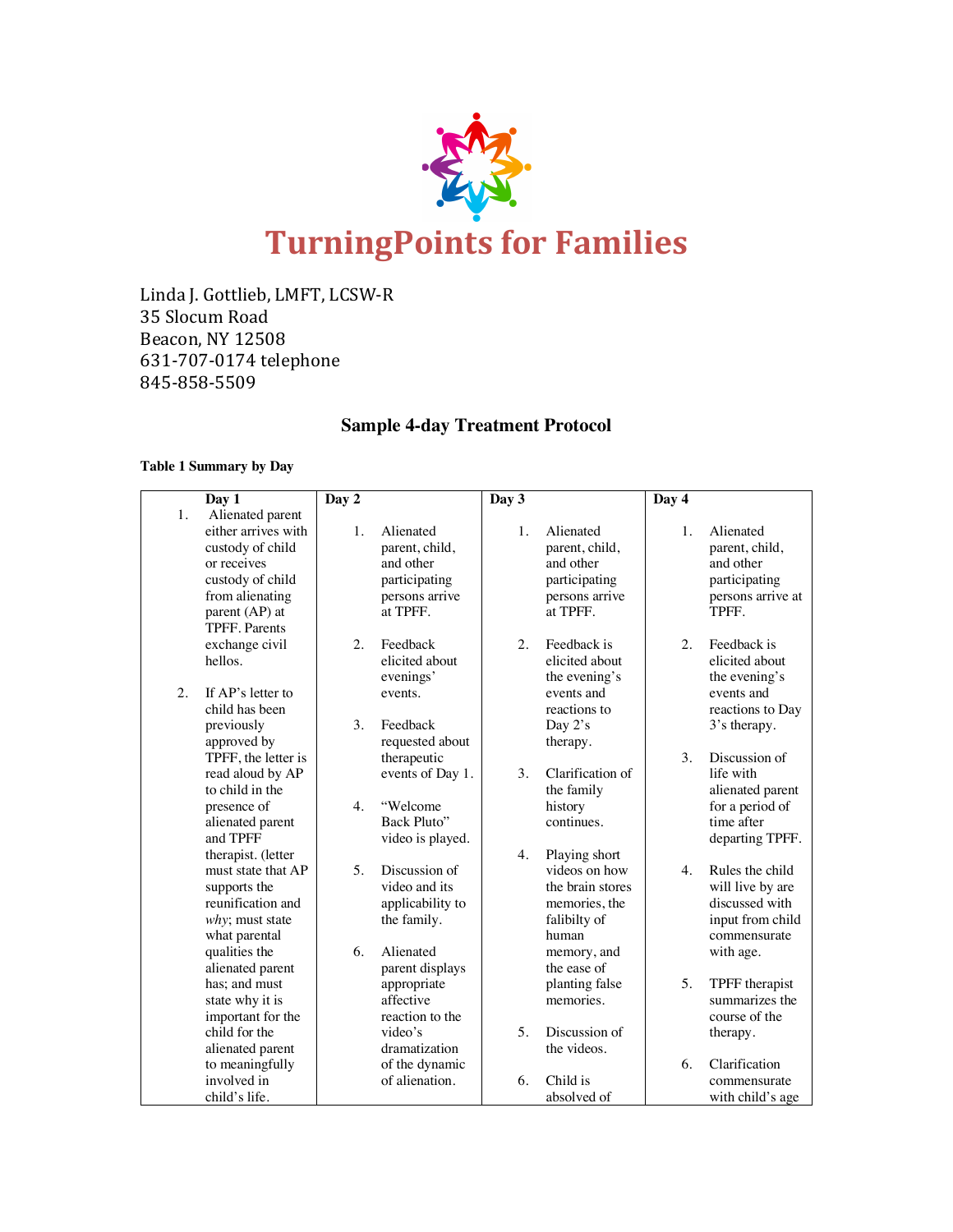- 3. Alienating parent departs promptly after transition and or letter reading.
- 4. Extended family and significant others of alienated parent may also be in attendance.
- 5. Introductions
- 6. Clarification of Program's purpose and goals.
- 7. Eliciting of questions to clarify any confusion. No contact period explained
- 8. Use of videos, photos, and other memorabilia indicative of the alienated parent child relationship prior to the onset of the alienation to create a symbolic experiential intervention .
- 9. Child becomes "hypnotized" by the stroll down memory lane via the memorabilia.
- 10. Child's resistance to parent is diminishing.
- 11. TPFF therapist elevates alienated parent into role of co -therapist.
- 12. Alienated parent assumes the role of healer of the child.
- 7. Alienated parent sensitively corrects child's revisionist history without pathologizing the alienating parent.
- 8. The child is receptive to hearing the alienated parent's side of the family history.
- 9. Discussion of family history between child, alienated parent, and any participating extended family
- 10. The child generally does not verbalize acceptance of the video's applicability to him or her. But child's behavior and affect confirm positive changes and a restructuring of beliefs, myths, and feelings.
- 11. Lunch .
- 12. Afternoon activity. Alienated parent and child are affectively connected. They have resumed their roles prior to the onset of the alienation.
- 13. TPFF therapist takes leave of the family at dinnertime. Reconnection is sufficiently
- having maltreated alienated parent but must behave respectfully and act age appropriately going forward.
- 7. Child is assuaged of guilt for having maltreated a parent.
- 8. Lunch.
- 9. Afternoon activity.
- 10. TPFF therapist takes leave at dinnertime. Family is instructed to continue enacting their roles with each other.
- 11. TPFF therapist calls alienating parent to update and inquire about parent's progress towards goals.
- is provided as to when and under what circumstances the child will have contact with the alienating parent.
- 7. Questions from child are entertained with alienated parent providing answers.
- 8. Lunch.
- 9. Afternoon activity.
- 10. Emotional goodbyes exchanged at end of activity.
- 11. TPFF contacts alienating parent to update on child and sum up goals.
- 12. TPFF therapist affirms her commitment to collaborate with the local therapists and to be available to the family as needed.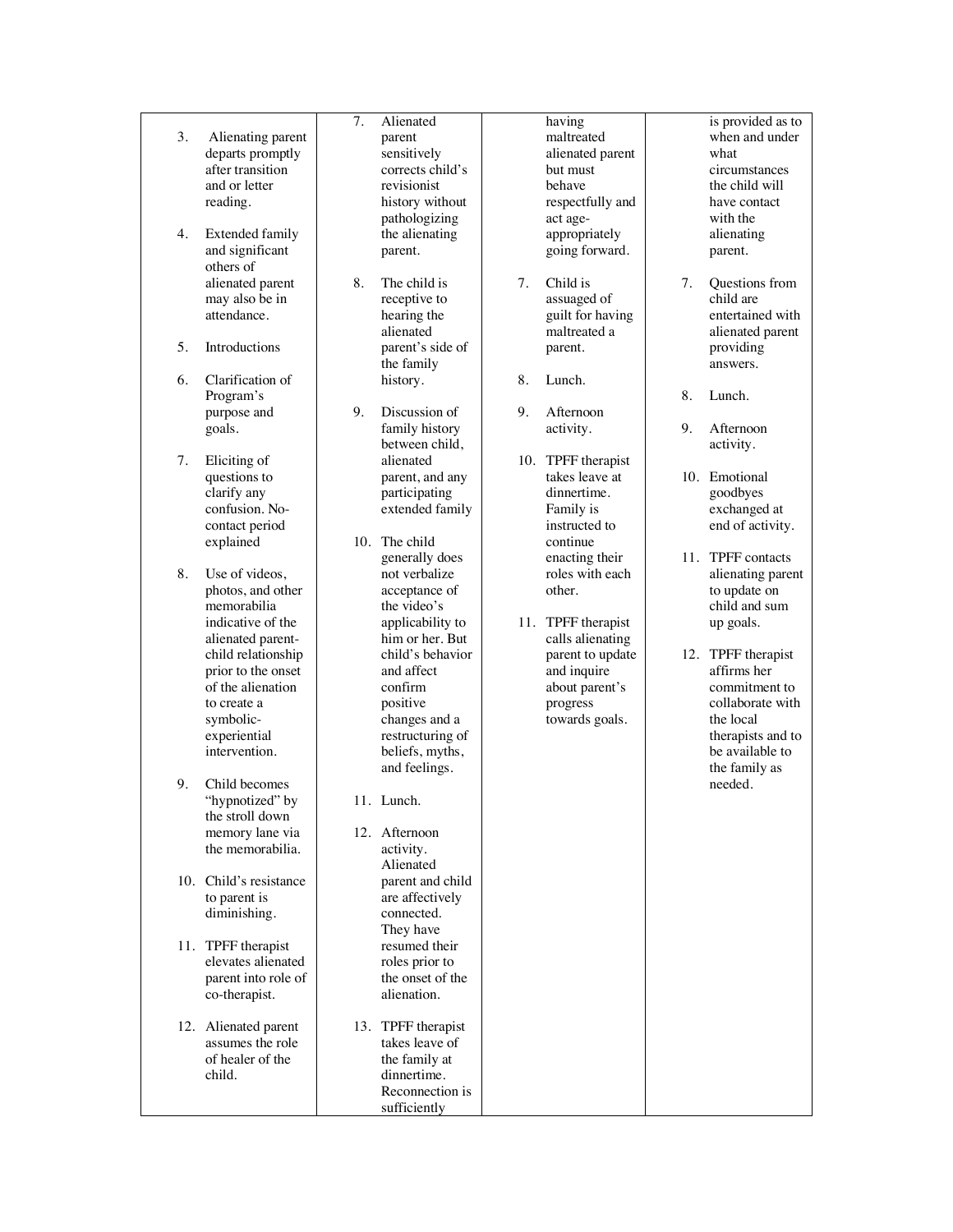| 13. Affective          | stable for them    |  |
|------------------------|--------------------|--|
| reactions by all       | to discuss any     |  |
| are evident.           | issue that arises. |  |
|                        |                    |  |
|                        |                    |  |
| 14. Child's resistance | 14. TPFF therapist |  |
| to and defiance of     | calls alienating   |  |
| the alienated          | parent to update   |  |
| parent has almost      | parent on          |  |
| always been            | child's            |  |
|                        |                    |  |
| markedly               | adjustment and     |  |
| diminished.            | discuss efforts    |  |
|                        | at securing        |  |
| 15. Child accepts      | needed services    |  |
| alienated parent's     | and letter         |  |
| parental role and      | correction, if     |  |
| authority.             | applicable.        |  |
|                        |                    |  |
|                        |                    |  |
| 16. Lunch.             |                    |  |
|                        |                    |  |
| 17. Afternoon          |                    |  |
| activity.              |                    |  |
| Alienated parent       |                    |  |
| is fully in charge     |                    |  |
| of child, who is       |                    |  |
|                        |                    |  |
| cooperative.           |                    |  |
|                        |                    |  |
| 18. Alienated parent   |                    |  |
| assumes parental       |                    |  |
| role over child        |                    |  |
| during the             |                    |  |
| activity: as           |                    |  |
| nurturer,              |                    |  |
|                        |                    |  |
| supporter,             |                    |  |
| advocate,              |                    |  |
| supervisor.            |                    |  |
|                        |                    |  |
| 19. Close of Day 1:    |                    |  |
| counsel not to         |                    |  |
| discuss anything       |                    |  |
| controversial stay     |                    |  |
|                        |                    |  |
| positive.              |                    |  |
|                        |                    |  |
| 20. Family retires to  |                    |  |
| their                  |                    |  |
| accommodations.        |                    |  |
|                        |                    |  |
| 21. TPFF therapist     |                    |  |
| calls alienating       |                    |  |
| parent to assure       |                    |  |
|                        |                    |  |
| parent of child's      |                    |  |
| adjustment. TPFF       |                    |  |
| therapist              |                    |  |
| discusses AP's         |                    |  |
| need for services,     |                    |  |
| such as individual     |                    |  |
| therapy. If TPFF       |                    |  |
|                        |                    |  |
| had not approved       |                    |  |
| the AP's letter to     |                    |  |
| child, needed          |                    |  |
| changes are            |                    |  |
| discussed.             |                    |  |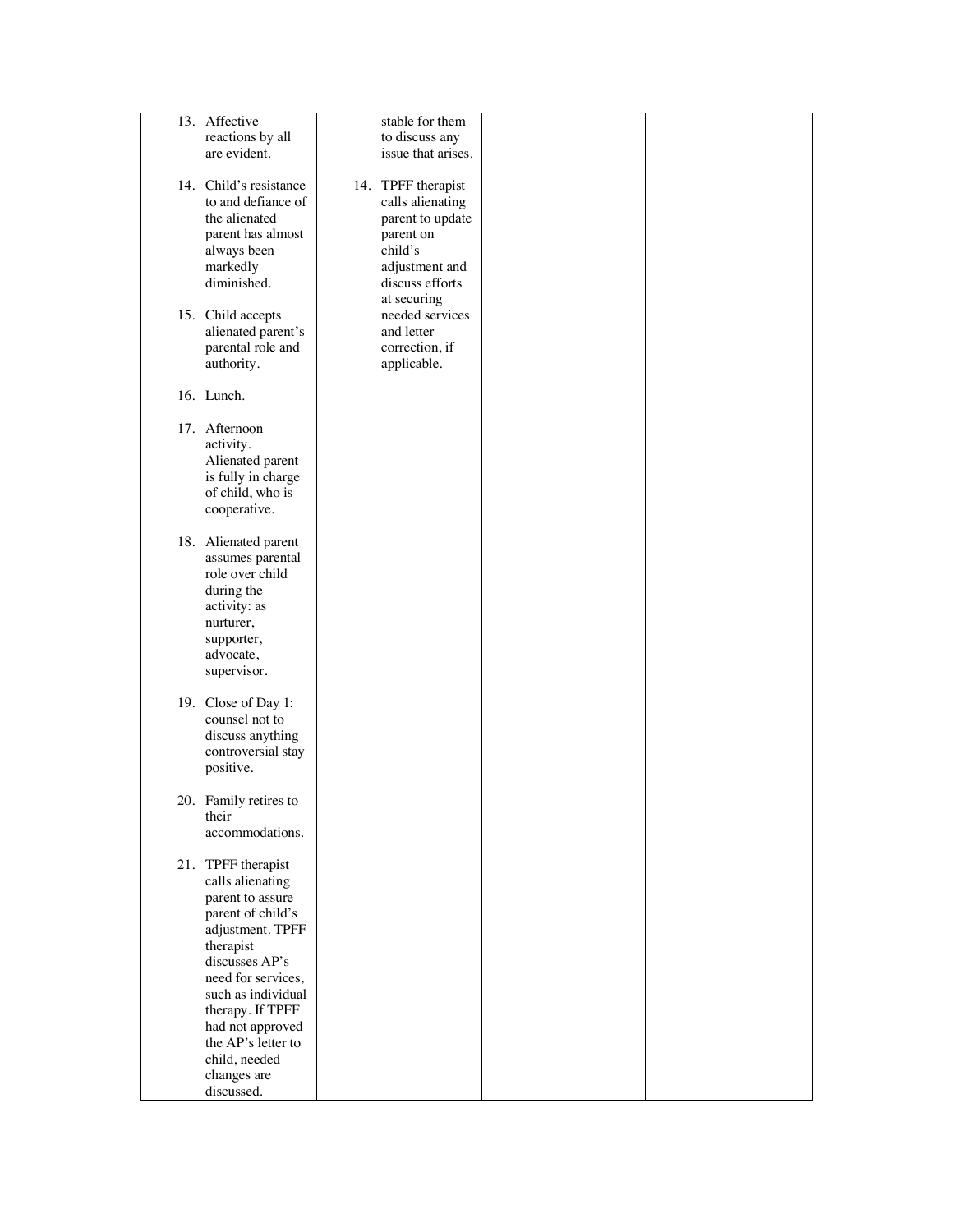### **Table 2**

### **Travel to TPFF: 32 children**

| With alienating<br>parent: 6 | By car: $1$ | By plane: 5  |
|------------------------------|-------------|--------------|
| With alienated<br>parent: 26 | By car: $8$ | By plane: 18 |

### **Table 3**

# **Children, by age, who reconnected to their alienated parent during the 4-day intervention at TPFF: 32 of 32**

| # of children age 5    | $#$ of children age 8  | # of children age 9           | # of children age 10   | $#$ of children age 11 |
|------------------------|------------------------|-------------------------------|------------------------|------------------------|
|                        |                        |                               |                        |                        |
| $#$ of children age 12 | $#$ of children age 13 | $#$ of children age 14-<br>15 | # of children age $16$ | $#$ of children age 17 |
|                        | 4                      |                               |                        |                        |

### **Table 4**

# **Length of time of severed/severely damaged relationship with alienated parent**

| $#$ of years: 1    | # of years: 2-3     | # of years: $4$     |
|--------------------|---------------------|---------------------|
| $#$ of Children: 2 | $#$ of Children: 19 | $#$ of Children: 11 |

# **Table 5**

# **Time since departure from TPFF**

| Less than 90<br>days: | 91 days - 1 year: $\#$ of years: 1 |                     | # of years: $2$    | # of years: $3$    | # of years: $4$    | # of years: $5$    |
|-----------------------|------------------------------------|---------------------|--------------------|--------------------|--------------------|--------------------|
|                       | $#$ of children: 2                 | $#$ of children: 11 | $#$ of children: 3 | $#$ of children: 3 | $#$ of children: 6 | $#$ of children: 2 |
|                       |                                    |                     |                    |                    |                    |                    |